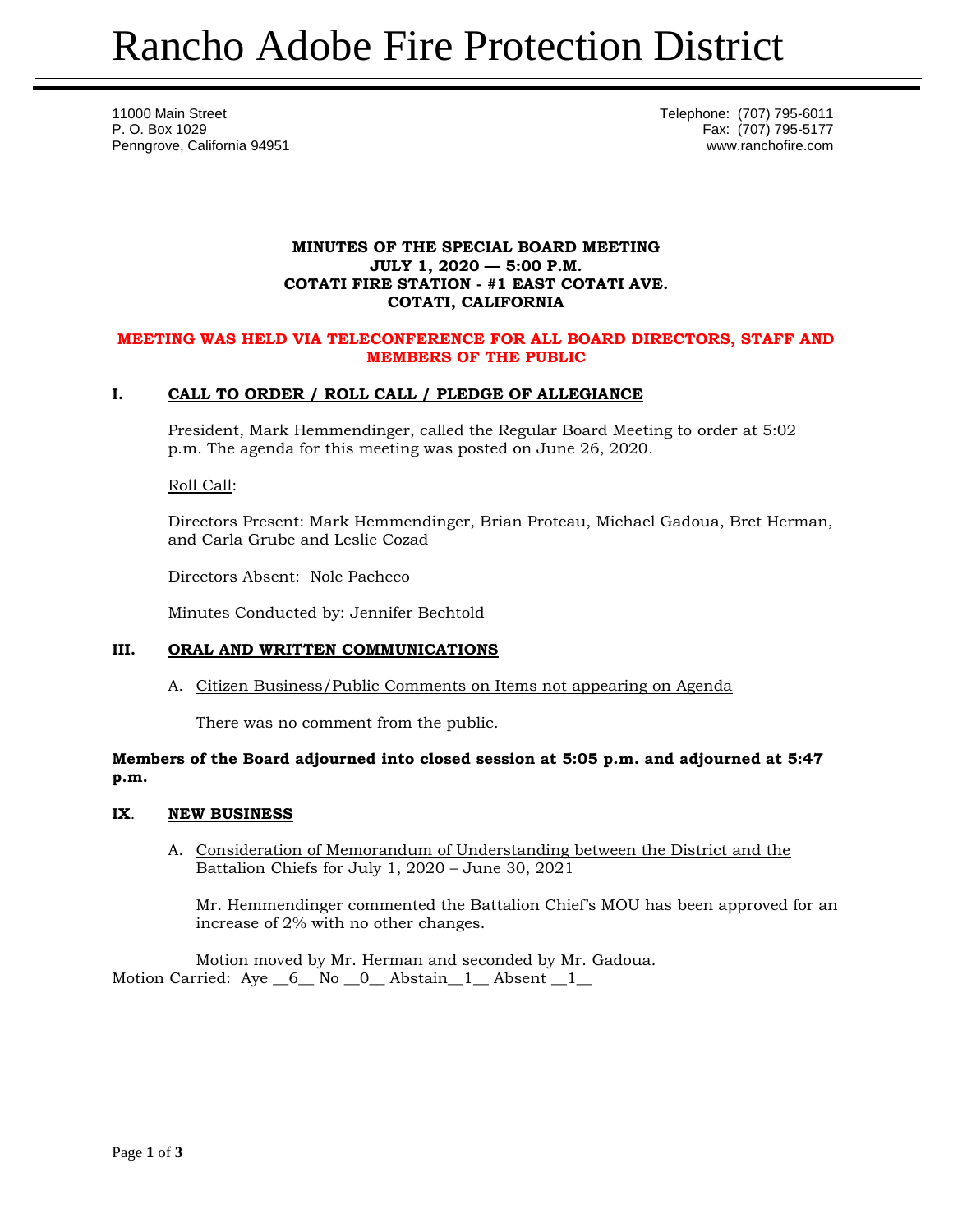#### *New Business Continued:*

#### Roll Call:

Mr. Pacheco – absent Mrs. Cozad – aye Mr. Herman – aye Mr. Proteau – abstain Mr. Hemmendinger – aye Mr. Gadoua – aye Mrs. Grube – aye

> B. Consideration of Memorandum of Understanding between the District and the Battalion Chiefs for July 1, 2020 – June 30, 2021

Mr. Hemmendinger stated that the Board is approving to a pay increase of 2.5% at this time. Further changes to the MOU will take place at a later date.

Motion moved by Mr. Gadoua and seconded by Mr. Proteau. Motion Carried: Aye 6 No 0 Abstain 0 Absent 1

Roll Call:

Mr. Pacheco – absent Mrs. Cozad – aye Mr. Herman – aye Mr. Proteau – aye Mr. Hemmendinger – aye Mr. Gadoua – aye Mrs. Grube – aye

> C. Consideration of Employment Agreement between the District and the Administrative Manager for July 1, 2020 – June 30, 2021

Mr. Hemmendinger commented that the Board has agreed to the salary increase of 2% with an agreement to study this positions pay, a salary range and determining during this process whether the hours, experience and scope of duties is commensurate with the level of the salary range. If this is the case, there will be a with consideration of a one-time accommodation in pay, based upon funding available.

Motion moved by Mr. Proteau and seconded by Mr. Gadoua. Motion Carried: Aye 6 No 0 Abstain 0 Absent 1

### Roll Call:

Mr. Pacheco – absent Mrs. Cozad – aye Mr. Herman – aye Mr. Proteau – aye Mr. Hemmendinger – aye Mr. Gadoua – aye Mrs. Grube – aye

### **XI. ADJOURNMENT**

With no further business to discuss, the Regular Board meeting was adjourned at 5:57 p.m.